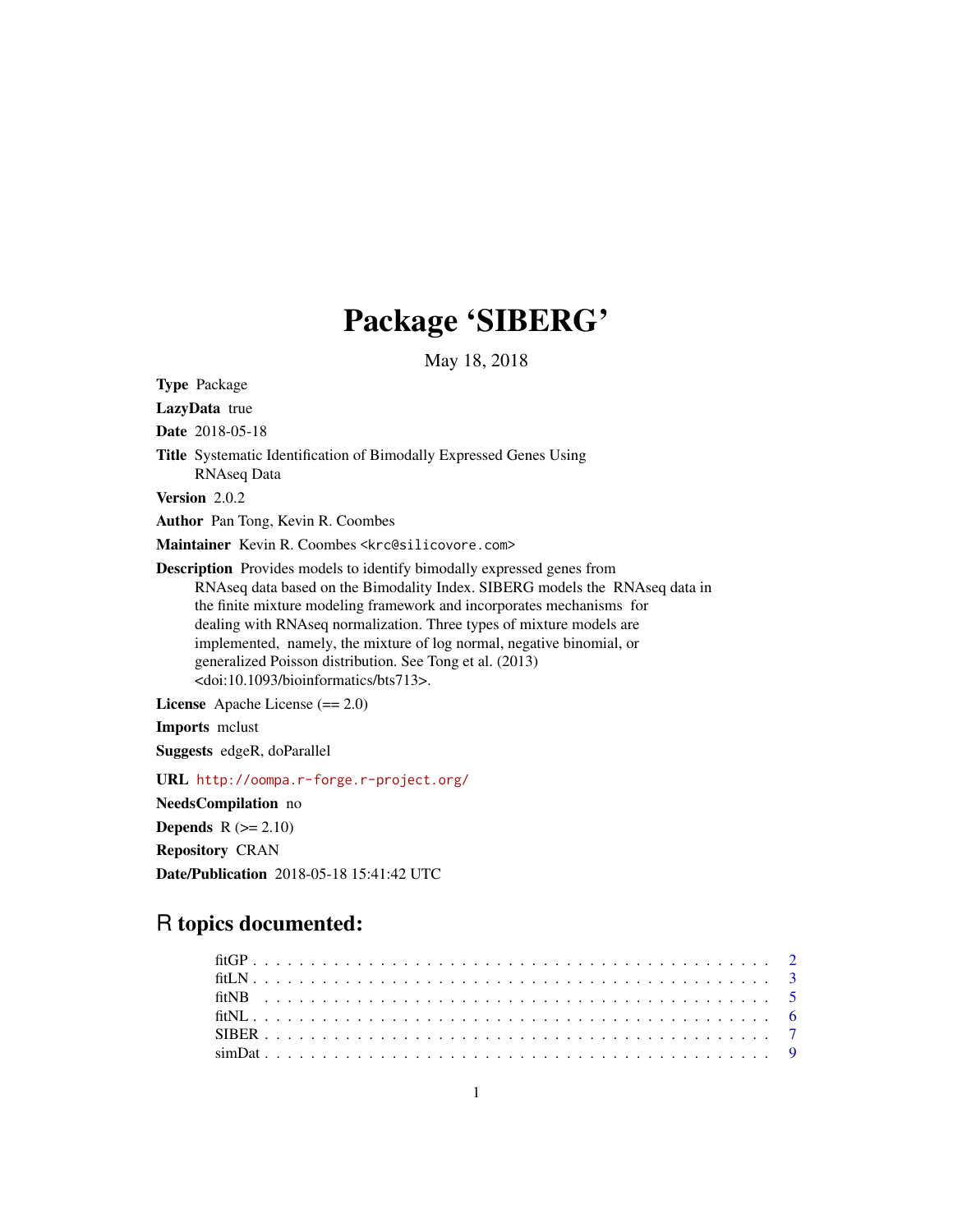### <span id="page-1-0"></span>**Index** [11](#page-10-0)

<span id="page-1-1"></span>

#### Description

The function fits a two-component Generalized Poisson mixture model.

#### Usage

fitGP(y, d=NULL, inits=NULL, model='V', zeroPercentThr=0.2)

#### Arguments

| У     | A vector representing the RNAseq raw count.                                                                                                                                                                                                                                                                                                                                                                 |
|-------|-------------------------------------------------------------------------------------------------------------------------------------------------------------------------------------------------------------------------------------------------------------------------------------------------------------------------------------------------------------------------------------------------------------|
| d     | A vector of the same length as y representing the normalization constant to be<br>applied to the data.                                                                                                                                                                                                                                                                                                      |
| inits | Initial value to fit the mixture model. A vector with elements mu1, mu2, phi1,<br>phi <sub>2</sub> and pi <sub>1</sub> .                                                                                                                                                                                                                                                                                    |
| mode1 | Character specifying E or V model. E model fits the mixture model with equal<br>dispersion phi while V model doesn't put any constraint.                                                                                                                                                                                                                                                                    |
|       | zeroPercentThr A scalar specifying the minimum percent of zero counts needed when fitting a<br>zero-inflated Generalized Poisson model. This parameter is used to deal with<br>zero-inflation in RNAseq count data. When the percent of zero exceeds this<br>threshold, rather than fitting a 2-component Generalized Poisson mixture, a mix-<br>ture of point mass at 0 and Generalized Poisson is fitted. |

#### Details

This function directly maximize the log likelihood function through optimization. With this function, three models can be fitted: (1) Generalized Poisson mixture with equal dispersion (E model); (2) Generalized Poisson mixture with unequal dispersion (V model); (3) 0-inflated Generalized Poisson model. The 0-inflated Generalized Poisson has the following density function:

 $P(Y = y) = \pi D(y) + (1 - \pi) G P(\mu, \phi)$  where D is the point mass at 0 while  $GP(\mu, \phi)$  is the density of Generalized Poisson distribution with mean  $\mu$  and dispersion  $\phi$ . The variance is  $\phi\mu$ .

The rule to fit 0-inflated model is that the observed percentage of count exceeds the user specified threshold. This rule overrides the model argument when observed percentae of zero count exceeds the threshold.

# Value

A vector consisting parameter estimates of mu1, mu2, phi1, phi2, pi1, logLik and BIC. For 0 inflated model, mu1=phi1=0.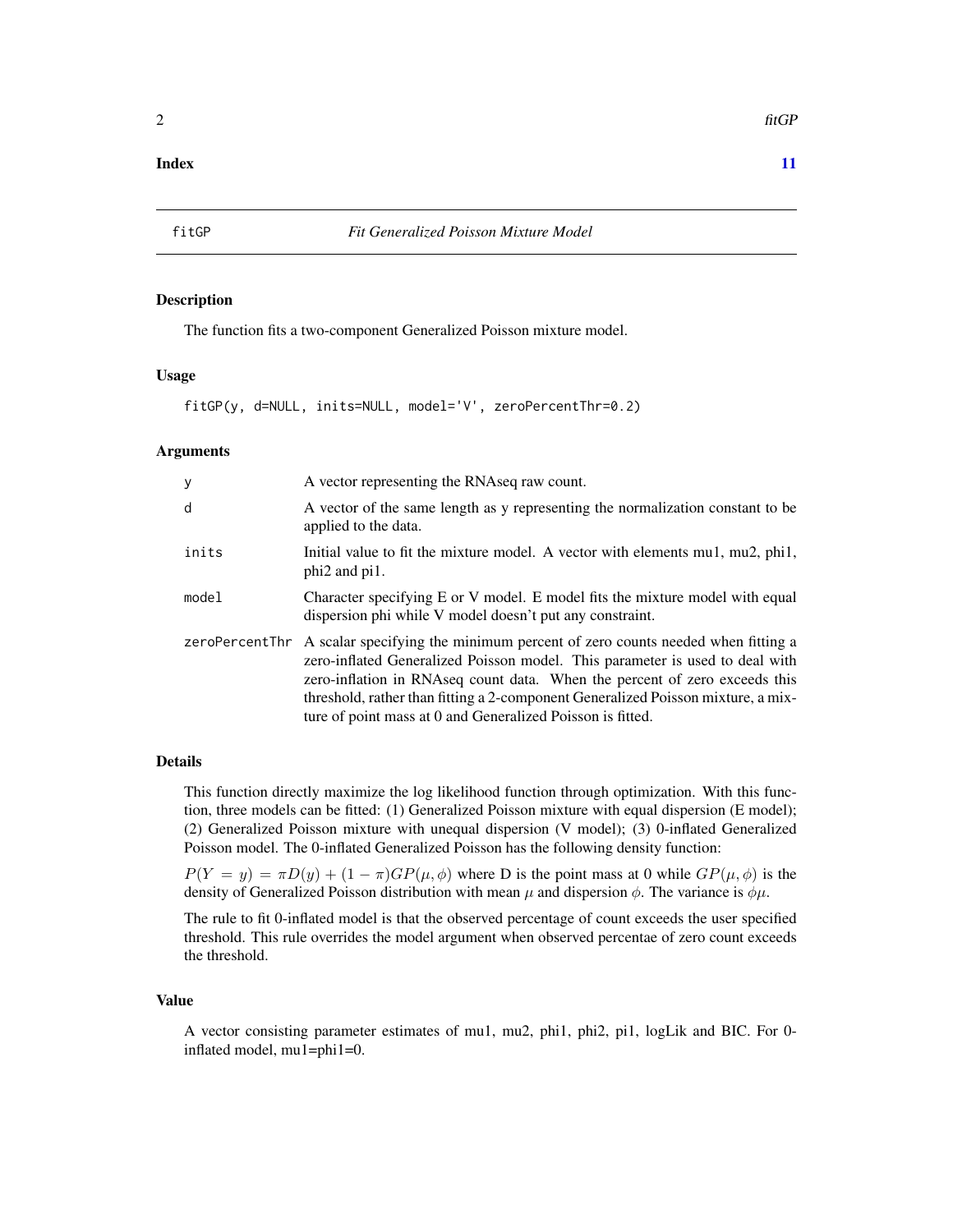#### <span id="page-2-0"></span> $fitLN$  3

# Author(s)

Pan Tong (nickytong@gmail.com), Kevin R Coombes (krc@silicovore.com)

#### References

Tong, P., Chen, Y., Su, X. and Coombes, K. R. (2012). Systematic Identification of Bimodally Expressed Genes Using RNAseq Data. Bioinformatics, 2013 Mar 1;29(5):605-13.

#### See Also

[SIBER](#page-6-1) [fitLN](#page-2-1) [fitNB](#page-4-1) [fitNL](#page-5-1)

#### Examples

```
# artificial RNAseq data from negative binomial distribution
set.seed(1000)
dat <- rnbinom(100, mu=1000, size=1/0.2)
fitGP(y=dat)
```
<span id="page-2-1"></span>fitLN *Fit Log Normal Mixture Model*

#### Description

The function fits a two-component log normal mixture model.

#### Usage

fitLN(y, base=10, eps=10, d=NULL, model='E', zeroPercentThr=0.2, logLikToLN=TRUE)

#### Arguments

| У              | A vector representing the RNAseq raw count.                                                                                                                                                                                                                                                                                        |
|----------------|------------------------------------------------------------------------------------------------------------------------------------------------------------------------------------------------------------------------------------------------------------------------------------------------------------------------------------|
| base           | The logarithm base defining the parameter estimates in the logarithm scale. This<br>is also the base of log transformation applied to the data.                                                                                                                                                                                    |
| eps            | A scalar to be added to the count data to avoid taking logarithm of zero.                                                                                                                                                                                                                                                          |
| d              | A vector of the same length as y representing the normalization constant to be<br>applied to the data. For the LN model, the original data would be devided by<br>this vector.                                                                                                                                                     |
| model          | Character specifying E or V model. E model fits the mixture model with equal<br>variance while V model doesn't put any constraint.                                                                                                                                                                                                 |
| zeroPercentThr | A scalar specifying the minimum percent of zero counts needed when fitting<br>a zero-inflated log normal model. This parameter is used to deal with zero-<br>inflation in RNAseq count data. When the percent of zero exceeds this thresh-<br>old, 1-comp mixture LN model is used to estimate mu and sigma from nonzero<br>count. |
| logLikToLN     | logical indicating if the log likelihod is defined on the transformed value or the<br>orginal value from log noral distribution.                                                                                                                                                                                                   |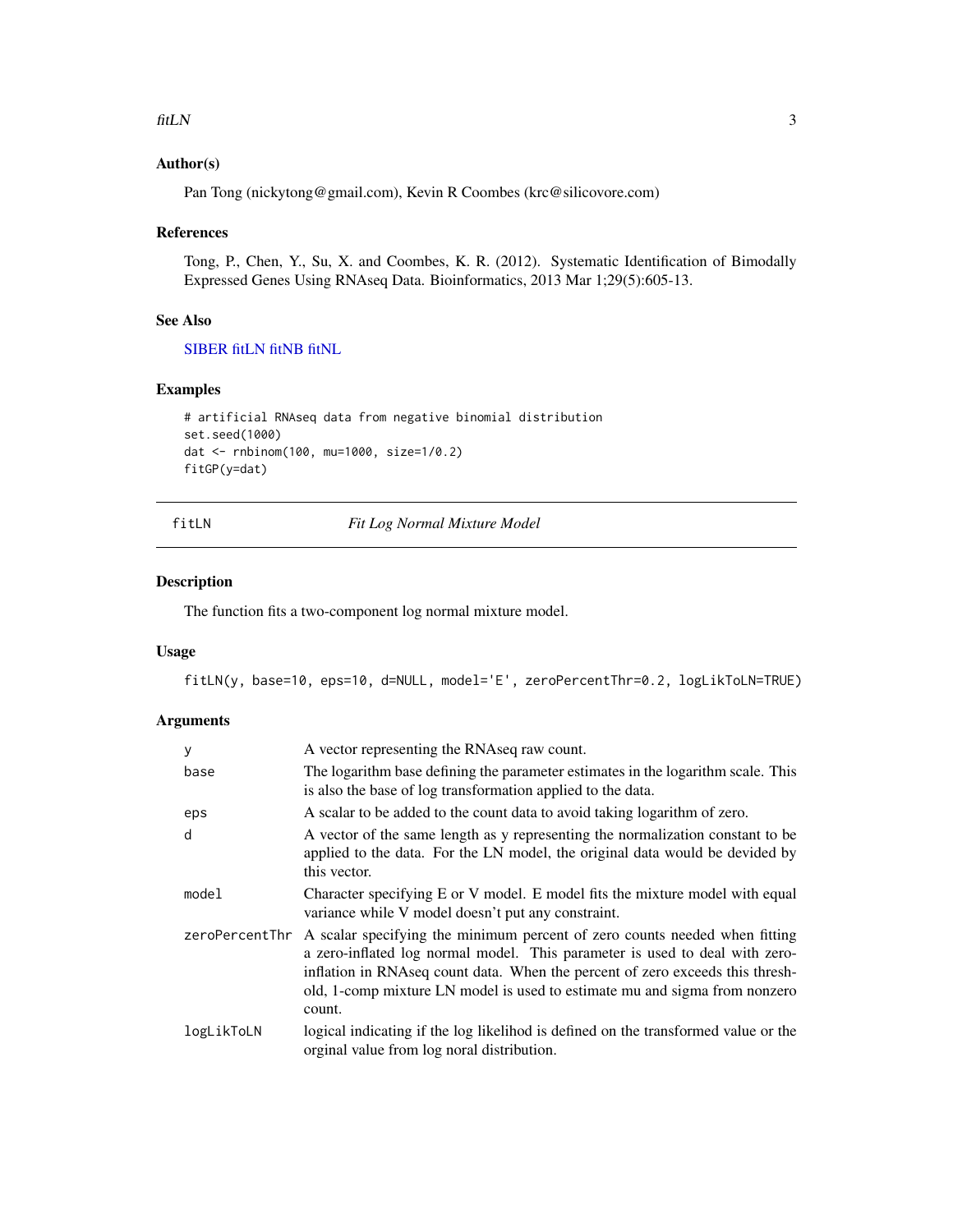#### Details

The parameter estimates from log normal mixture is obtained by taking logarithm and fit normal mixture. We use mclust package to obtain parameter estimates of normal mixture model. In particular,  $log_{base}(\frac{y+eps}{d})$  is used to fit to normal mixture model.

With this function, three models can be fitted: (1) log normal mixture with equal variance (E model); (2) Generalized Poisson mixture with unequal variance (V model); (3) 0-inflated log normal model. The 0-inflated log normal has the following density function:

 $P(Y = y) = \pi D(y) + (1 - \pi)LN(\mu, \sigma)$  where D is the point mass at 0 while  $LN(\mu, \sigma)$  is the density of log normal distribution with mean  $\mu$  and variance  $\sigma^2$ .

The rule to fit 0-inflated model is that the observed percentage of count exceeds the user specified threshold. This rule overrides the model argument (E or V) when observed percentae of zero count exceeds the threshold.

#### Value

A vector consisting parameter estimates of mu1, mu2, sigma1, sigma2, pi1, logLik and BIC. For 0-inflated model, mu1=sigma1=0.

#### Author(s)

Pan Tong (nickytong@gmail.com), Kevin R Coombes (krc@silicovore.com)

#### References

Wang, J.,Wen, S., Symmans,W., Pusztai, L., and Coombes, K. (2009). The bimodality index: a criterion for discovering and ranking bimodal signatures from cancer gene expression profiling data. Cancer informatics, 7, 199.

Tong, P., Chen, Y., Su, X. and Coombes, K. R. (2012). Systematic Identification of Bimodally Expressed Genes Using RNAseq Data. Bioinformatics, 2013 Mar 1;29(5):605-13.

#### See Also

[SIBER](#page-6-1) [fitNB](#page-4-1) [fitGP](#page-1-1) [fitNL](#page-5-1)

#### Examples

```
# artificial RNAseq data from negative binomial distribution
set.seed(1000)
dat <- rnbinom(100, mu=1000, size=1/0.2)
fitLN(y=dat)
```
<span id="page-3-0"></span>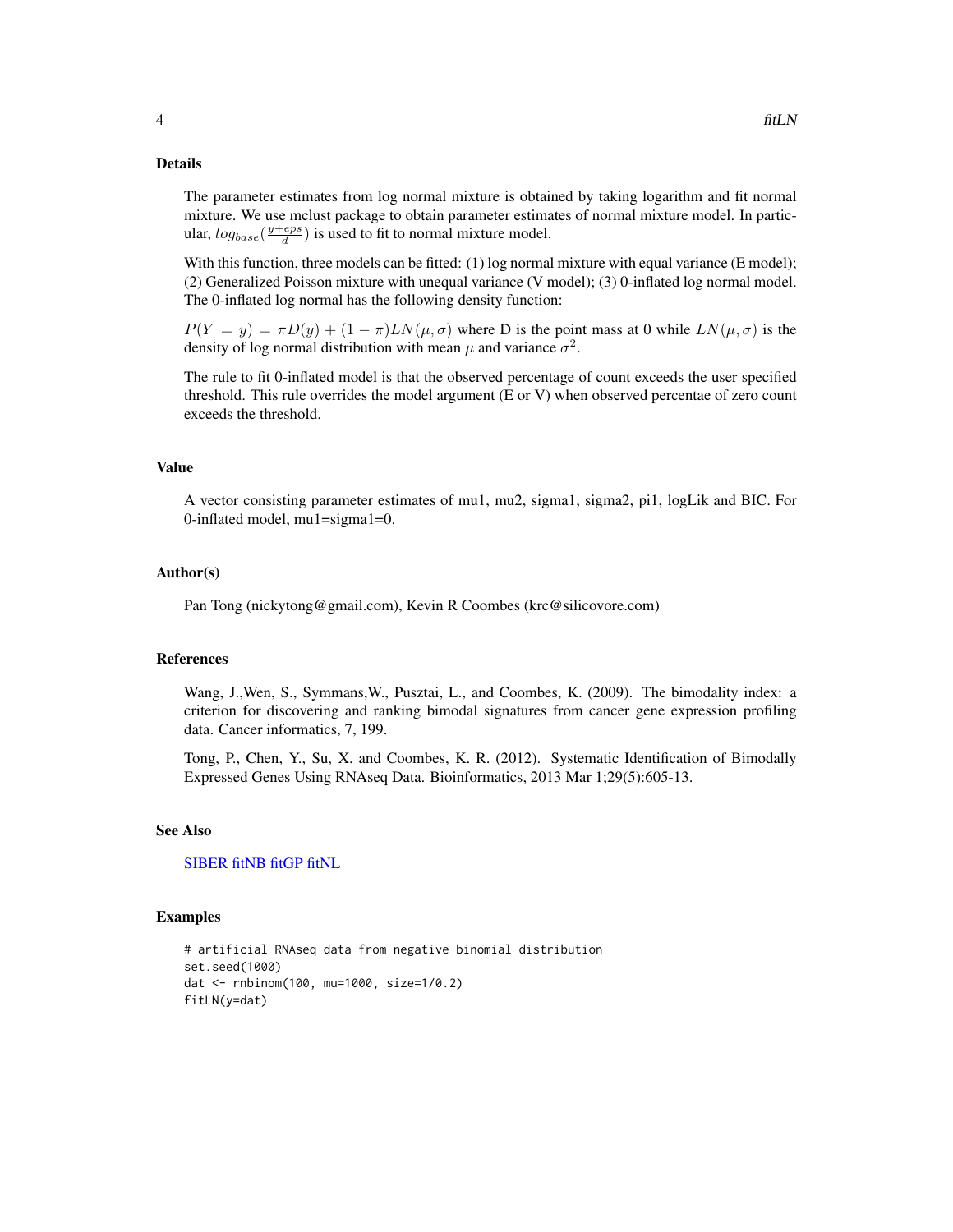#### <span id="page-4-1"></span><span id="page-4-0"></span>Description

The function fits a two-component Negative Binomial mixture model.

#### Usage

fitNB(y, d=NULL, inits=NULL, model='V', zeroPercentThr=0.2)

#### **Arguments**

| у     | A vector representing the RNAseq raw count.                                                                                                                                                                                                                                                                                                                                                           |
|-------|-------------------------------------------------------------------------------------------------------------------------------------------------------------------------------------------------------------------------------------------------------------------------------------------------------------------------------------------------------------------------------------------------------|
| d     | A vector of the same length as y representing the normalization constant to be<br>applied to the data.                                                                                                                                                                                                                                                                                                |
| inits | Initial value to fit the mixture model. A vector with elements mu1, mu2, phi1,<br>phi2 and pi1. For 0-inflated model, only mu2, phi2, pi1 are used while the other<br>elements can be arbitrary.                                                                                                                                                                                                      |
| model | Character specifying E or V model. E model fits the mixture model with equal<br>dispersion phi while V model doesn't put any constraint.                                                                                                                                                                                                                                                              |
|       | zeroPercentThr A scalar specifying the minimum percent of zero counts needed when fitting<br>a zero-inflated Negative Binomial model. This parameter is used to deal with<br>zero-inflation in RNAseq count data. When the percent of zero exceeds this<br>threshold, rather than fitting a 2-component negative binomial mixture, a mix-<br>ture of point mass at 0 and negative binomial is fitted. |

#### Details

This function directly maximize the log likelihood function through optimization. With this function, three models can be fitted: (1) negative binomial mixture with equal dispersion (E model); (2) negative binomial mixture with unequal dispersion (V model); (3) 0-inflated negative binomial model. The 0-inflated negative binomial has the following density function:

 $P(Y = y) = \pi D(y) + (1 - \pi)NB(\mu, \phi)$  where D is the point mass at 0 while  $NB(\mu, \phi)$  is the density of negative binomial distribution with mean  $\mu$  and dispersion  $\phi$ . The variance is  $\mu + \phi \mu^2$ .

The rule to fit 0-inflated model is that the observed percentage of count exceeds the user specified threshold. This rule overrides the model argument when observed percentae of zero count exceeds the threshold.

# Value

A vector consisting parameter estimates of mu1, mu2, phi1, phi2, pi1, logLik and BIC. For 0 inflated model, mu1=phi1=0.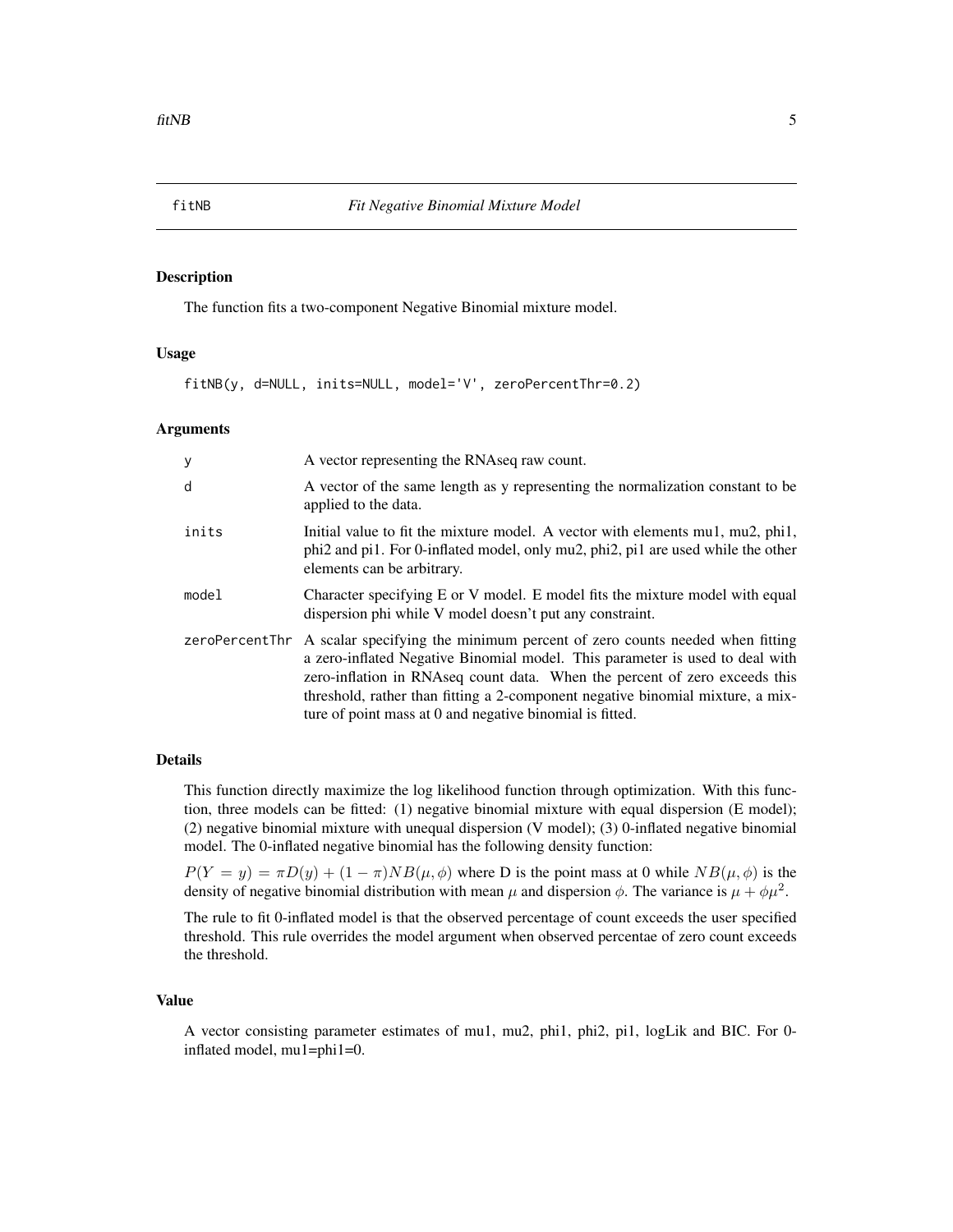#### <span id="page-5-0"></span>Author(s)

Pan Tong (nickytong@gmail.com), Kevin R Coombes (krc@silicovore.com)

#### References

Tong, P., Chen, Y., Su, X. and Coombes, K. R. (2012). Systematic Identification of Bimodally Expressed Genes Using RNAseq Data. Bioinformatics, 2013 Mar 1;29(5):605-13.

#### See Also

[SIBER](#page-6-1) [fitLN](#page-2-1) [fitGP](#page-1-1) [fitNL](#page-5-1)

#### Examples

```
# artificial RNAseq data from negative binomial distribution
set.seed(1000)
dat <- rnbinom(100, mu=1000, size=1/0.2)
fitNB(y=dat)
```
<span id="page-5-1"></span>fitNL *Fit Negative Binomial Mixture Model*

# Description

The function fits a two-component Negative Binomial mixture model.

#### Usage

fitNL(y, d=NULL, model='E')

# Arguments

|       | A vector representing the transformed data that follows the normal mixture dis-<br>tribution.                                      |
|-------|------------------------------------------------------------------------------------------------------------------------------------|
| - d   | A vector of the same length as y representing the normalization constant to be<br>applied to the data.                             |
| model | Character specifying E or V model. E model fits the mixture model with equal<br>variance while V model doesn't put any constraint. |

# Details

This function calls the mclust package to fit the 2-component normal mixture.

#### Value

A vector consisting parameter estimates of mu1, mu2, phi1, phi2, pi1, logLik and BIC.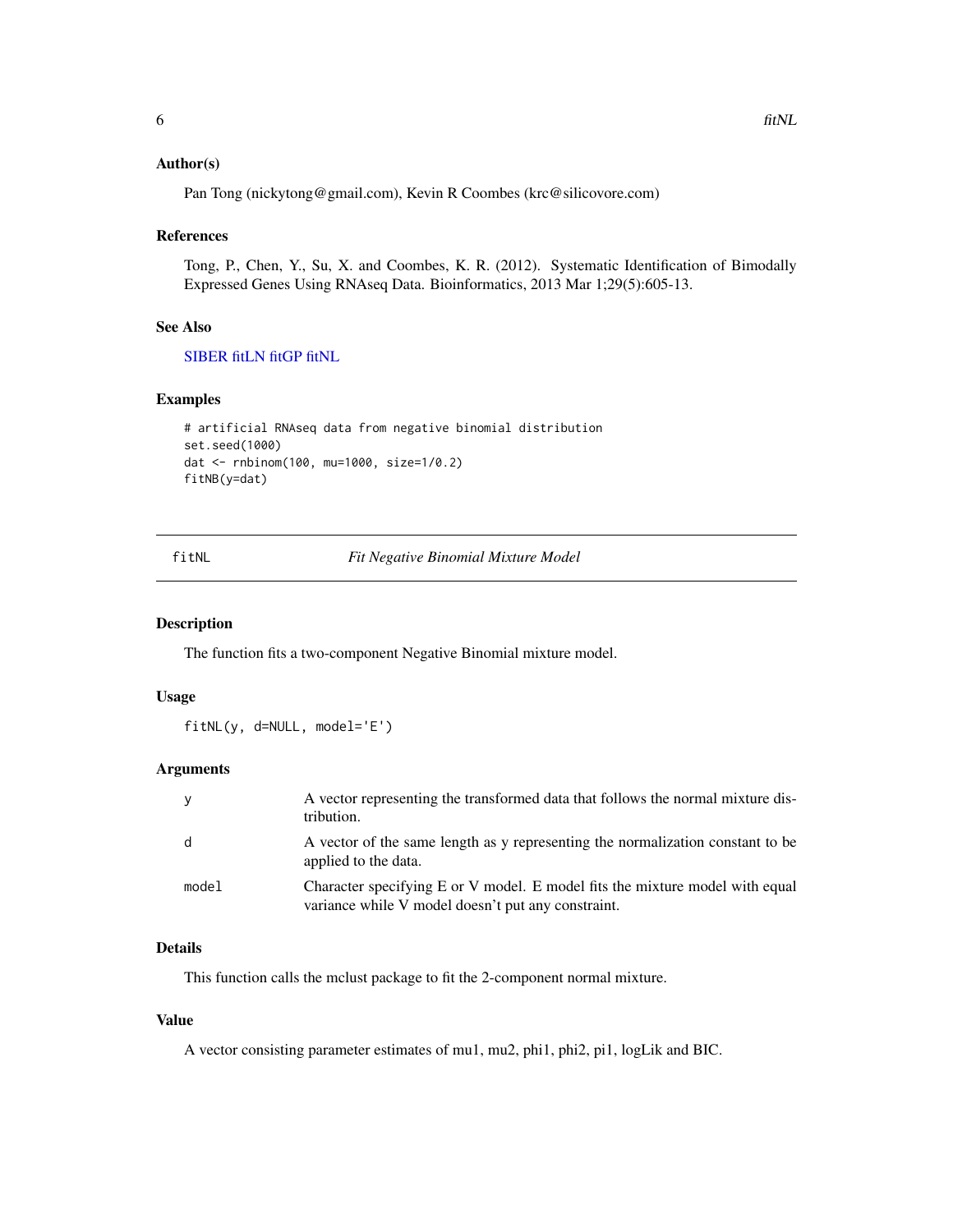#### <span id="page-6-0"></span> $SIBER$  7

#### Author(s)

Pan Tong (nickytong@gmail.com), Kevin R Coombes (krc@silicovore.com)

# References

Wang, J.,Wen, S., Symmans,W., Pusztai, L., and Coombes, K. (2009). The bimodality index: a criterion for discovering and ranking bimodal signatures from cancer gene expression profiling data. Cancer informatics, 7, 199.

Fraley, C. and Raftery, A. (2002). Model-based clustering, discriminant analysis, and density estimation. Journal of the american statistical association, 97(458), 611:631.

Tong, P., Chen, Y., Su, X. and Coombes, K. R. (2012). Systematic Identification of Bimodally Expressed Genes Using RNAseq Data. Bioinformatics, 2013 Mar 1;29(5):605-13.

# See Also

#### [SIBER](#page-6-1) [fitLN](#page-2-1) [fitNB](#page-4-1) [fitGP](#page-1-1)

#### Examples

```
# artificial microarray data from normal distribution
set.seed(1000)
dat <- rnorm(100, mean=5, sd=1)
fitNL(y=dat)
```
<span id="page-6-1"></span>

| SIBER | Fit Mixture Model on The RNAseq Data and Calculates Bimodality |
|-------|----------------------------------------------------------------|
|       | Index                                                          |

# Description

The function fits a two-component mixture model and calculate BI from the parameter estimates.

# Usage

```
SIBER(y, d=NULL, model=c('LN', 'NB', 'GP', 'NL'), zeroPercentThr=0.2, base=exp(1), eps=10)
```
#### Arguments

| <b>V</b> | A vector representing the RNAseq raw count or the transformed values if model=NL.                      |
|----------|--------------------------------------------------------------------------------------------------------|
| d        | A vector of the same length as y representing the normalization constant to be<br>applied to the data. |
| model    | Character string specifying the mixture model type. It can be any of LN, NB,<br>GP and NL.             |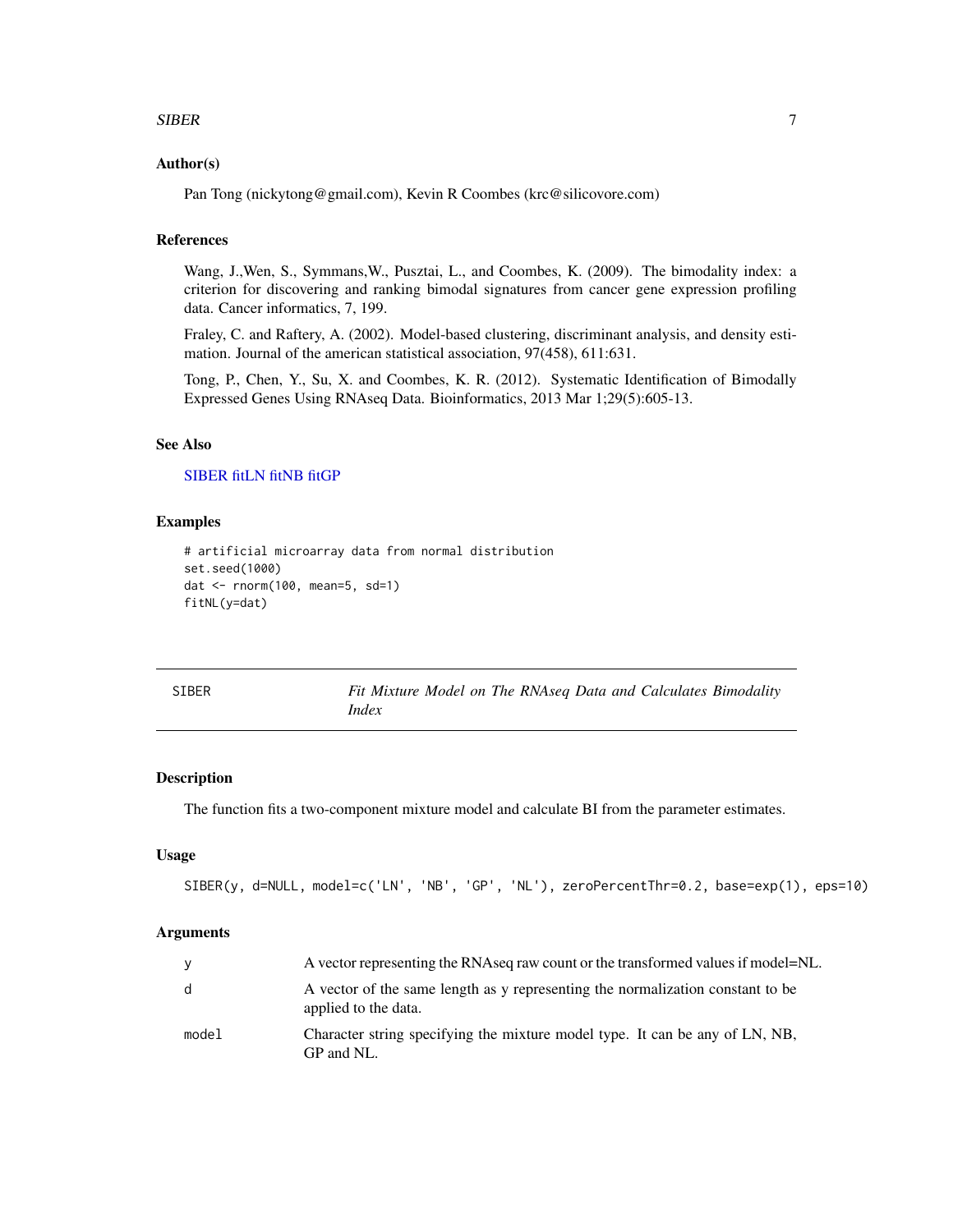<span id="page-7-0"></span>

|      | zeroPercentThr A scalar specifying the minimum percent of zero to detect using log normal<br>mixture. This parameter is used to deal with zero-inflation in RNAseq count<br>data. When the percent of zero exceeds this threshold, 1-comp mixture LN<br>model is used to estimate mu and sigma from nonzero count. This parameter is<br>relevant only if model='LN'. |
|------|----------------------------------------------------------------------------------------------------------------------------------------------------------------------------------------------------------------------------------------------------------------------------------------------------------------------------------------------------------------------|
| base | The logarithm base defining the parameter estimates in the logarithm scale from<br>LN model . It is relevant only if model='LN'.                                                                                                                                                                                                                                     |
| eps  | A scalar to be added to the count data when model='LN'. This parameter is<br>relevant only when model='LN'.                                                                                                                                                                                                                                                          |

#### Details

SIBER proceeds in two steps. The first step fits a two-component mixture model. The second step calculates the Bimodality Index corresponding to the assumed mixture distribution. Four types of mixture models are implemented: log normal (LN), Negative Binomial (NB), Generalized Poisson (GP) and normal mixture (NL). The normal mixture model was developed to identify bimodal genes from microarray data in Wang et al. It is incorporated here in case the user has already transformed the RNAseq data.

Behind the scene, SIBER calls the fitNB, fitGP, fitLN and fitNL function with model=E depending on which distribution model is specified. When the observed percentage of count exceeds the user specified threshold zeroPercentThr, the 0-inflated model overrides the E model and will be fitted.

Type vignette('SIBER') in the R console to pull out the user manual in pdf format.

#### Value

A vector consisting estimates of mu1, mu2, sigma1, sigma2, p1, delta and BI.

#### Author(s)

Pan Tong (nickytong@gmail.com), Kevin R Coombes (krc@silicovore.com)

#### References

Wang J, Wen S, Symmans WF, Pusztai L, Coombes KR. *The bimodality index: a criterion for discovering and ranking bimodal signatures from cancer gene expression profiling data.* Cancer Inform. 2009 Aug 5;7:199-216.

Tong P, Chen Y, Su X, Coombes KR. *SIBER: systematic identification of bimodally expressed genes using RNAseq data.* Bioinformatics. 2013 Mar 1;29(5):605-13.

#### See Also

[fitLN](#page-2-1) [fitNB](#page-4-1) [fitGP](#page-1-1) [fitNL](#page-5-1)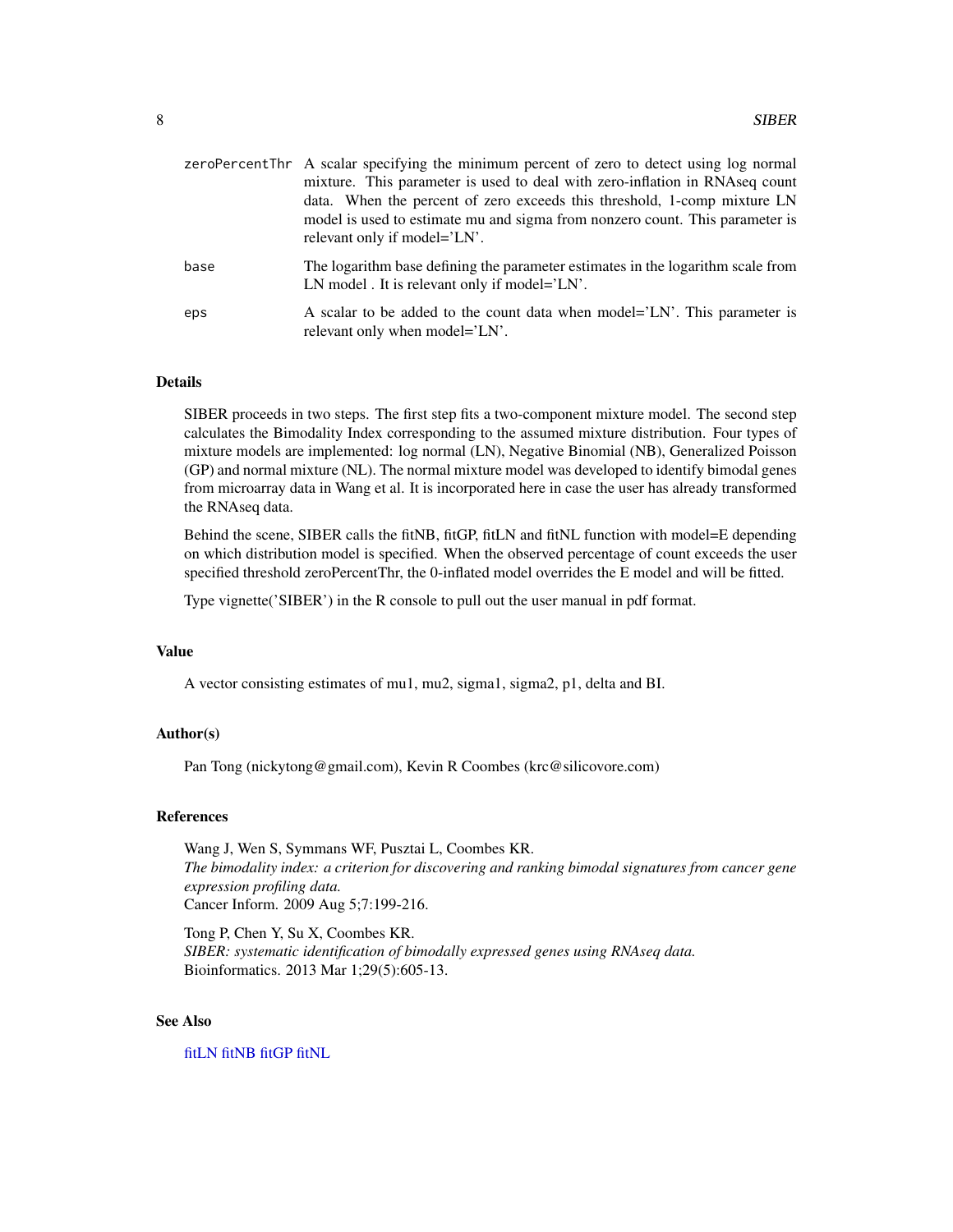#### <span id="page-8-0"></span>simDat 9

#### Examples

```
# artificial RNAseq data from negative binomial distribution
set.seed(1000)
dat <- rnbinom(100, mu=1000, size=1/0.2)
# fit SIBER with the 4 mixture models
SIBER(y=dat, model='LN')
SIBER(y=dat, model='NB')
SIBER(y=dat, model='GP')
SIBER(y=log(dat+1), model='NL')
```
simDat *Simulated Data From 2-component Mixture Models*

# Description

Data from 2-component mixture models (NB, GP and LN) is simulated with the true parameters given for testing and illustration purpose.

#### Usage

data(simDat)

#### Format

The data frame contains the following data objects:

- parList A list of true parameters. There are three named elements (NB, GP and LN) corresponding to the parameters used to simulate gene expression data from NB, GP and LN mixture models. Each element is a 6 by 5 matrix giving the true parameters generating the simulated data.
- dataList A list of matrices for simulated gene expression data. There are three named elements (NB, GP and LN) corresponding to the simulate gene expression data from NB, GP and LN mixture models. Each element is a 6 by 200 matrix. That is, 6 genes (rows) are simulated with 200 samples (columns). The first 3 genes in each matrix are from 2-component mixture model while the last 3 genes are from 0-inflated models.

# Author(s)

Pan Tong (nickytong@gmail.com), Kevin R Coombes (krc@silicovore.com)

#### See Also

[SIBER](#page-6-1) [fitNB](#page-4-1) [fitGP](#page-1-1) [fitLN](#page-2-1) [fitNL](#page-5-1)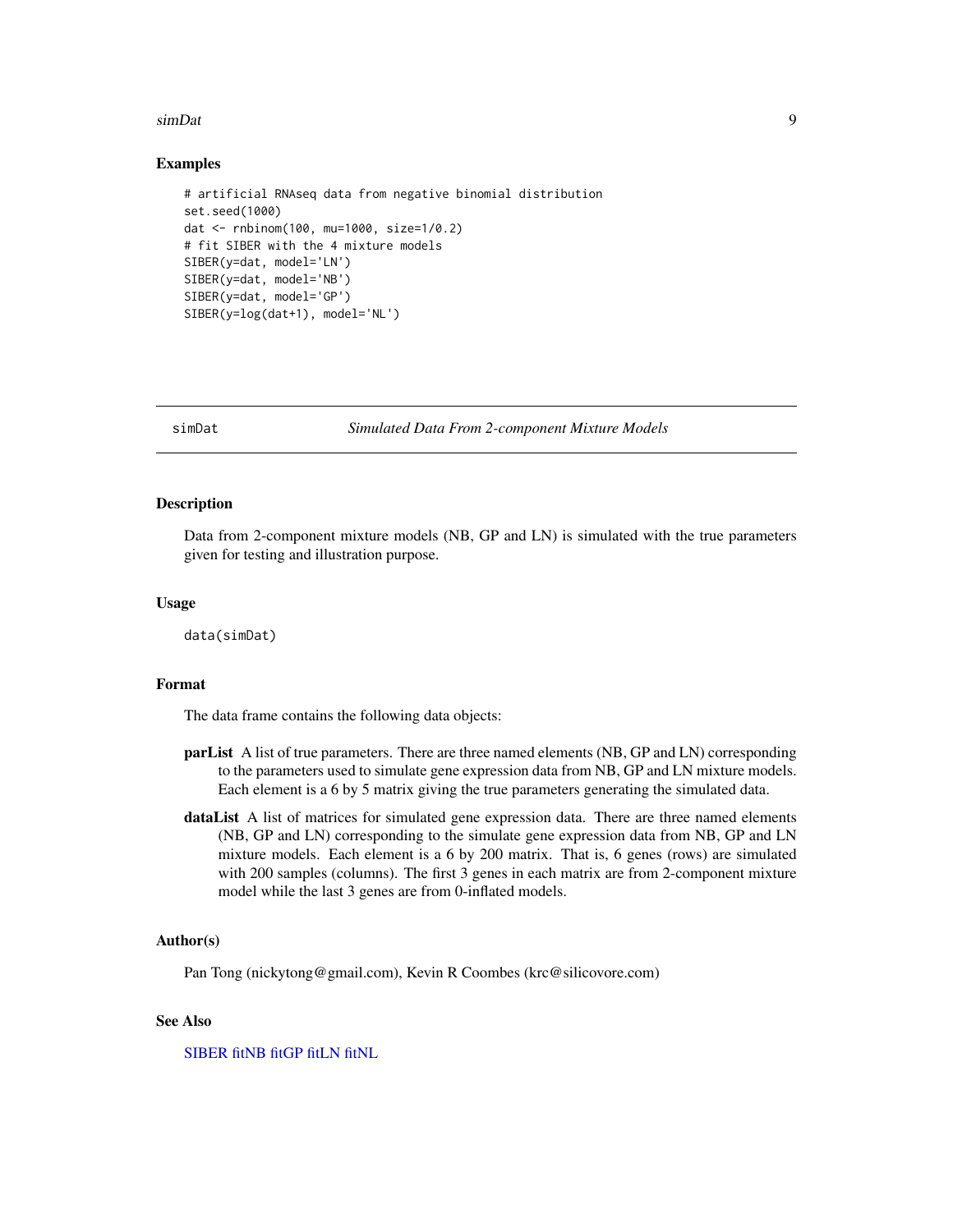10 simDat

# Examples

library(SIBERG) data(simDat) sapply(parList, dim) sapply(dataList, dim)